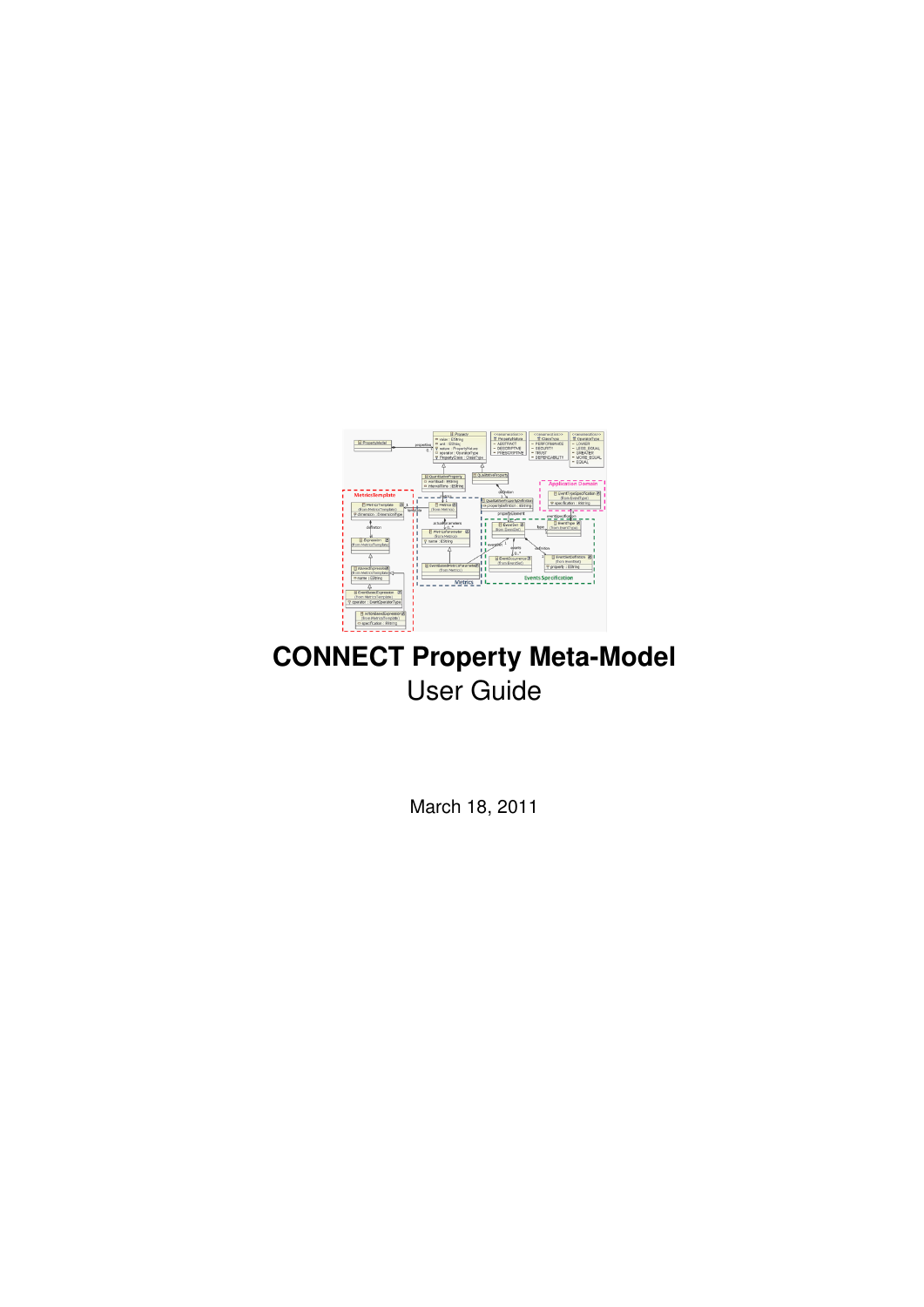# **Contents**

|  | 1 Introduction        |   |
|--|-----------------------|---|
|  | 2 Running CPMM editor |   |
|  | 3 Using CPMM Editor   | 5 |
|  |                       |   |
|  |                       |   |
|  |                       |   |
|  |                       |   |
|  |                       |   |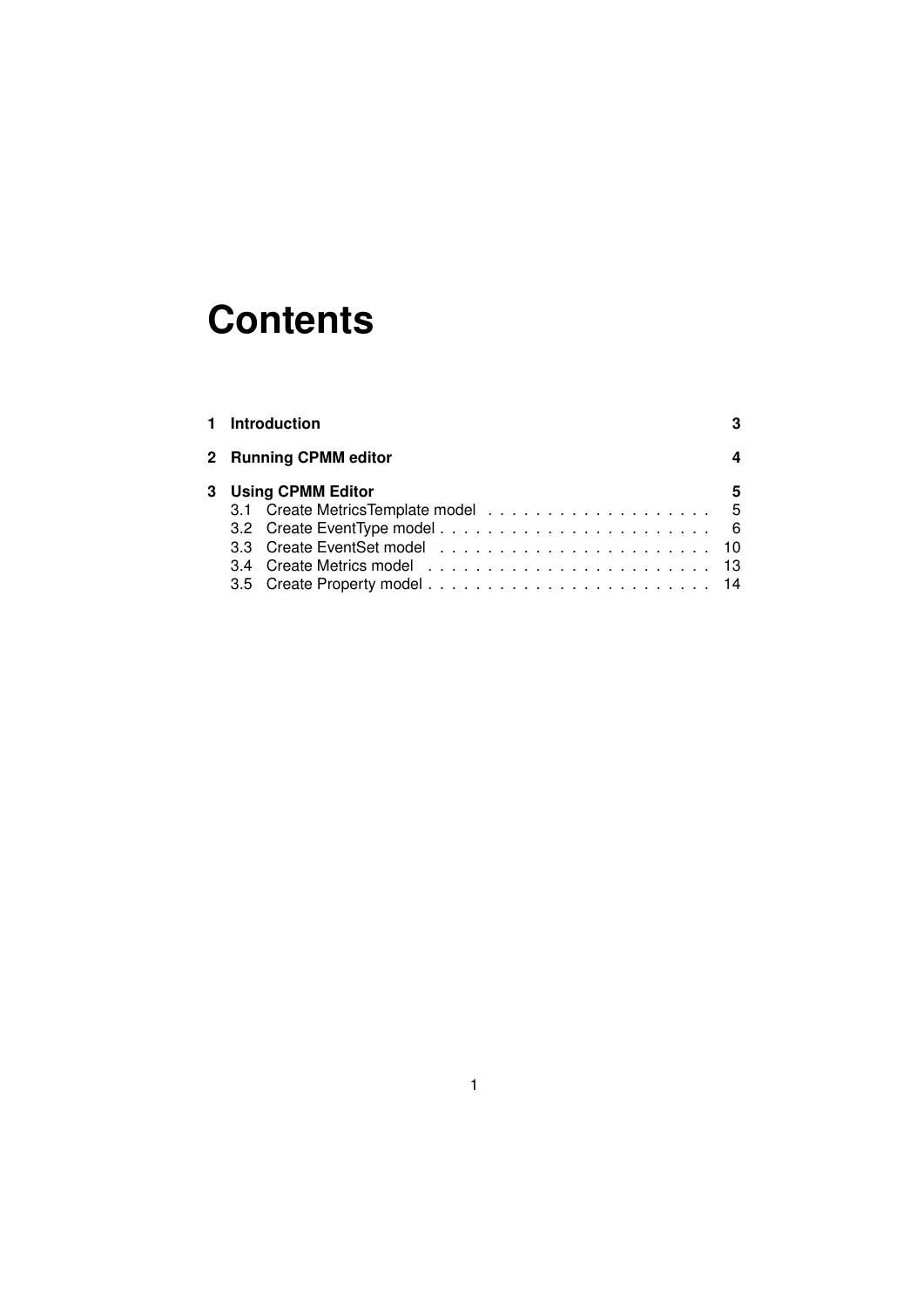# **List of Figures**

| 3.1 | 6                                                 |
|-----|---------------------------------------------------|
| 3.2 | Create AverageLatencyMetricsTemplate model<br>7   |
| 3.3 | Edit AverageLatencyMetricsTemplate model<br>8     |
| 3.4 | 8                                                 |
| 3.5 | 9                                                 |
| 3.6 | 9                                                 |
| 3.7 | 10                                                |
| 3.8 | Create emergencyAlert eventType<br>11             |
| 3.9 | emergencyAlert eventType Parameters<br>11         |
|     | 3.10 Create sequence Of Ack event Type<br>12      |
|     | 12                                                |
|     | 13                                                |
|     | 14                                                |
|     | 3.14 Load metrics Templatelatency_AVG<br>15       |
|     | 15                                                |
|     | 3.16 Create Latency Reaching Guard property<br>16 |
|     | 3.17 Load Latency Reaching Guard metric<br>16     |
|     | 3.18 Latency Reaching Guard property model<br>17  |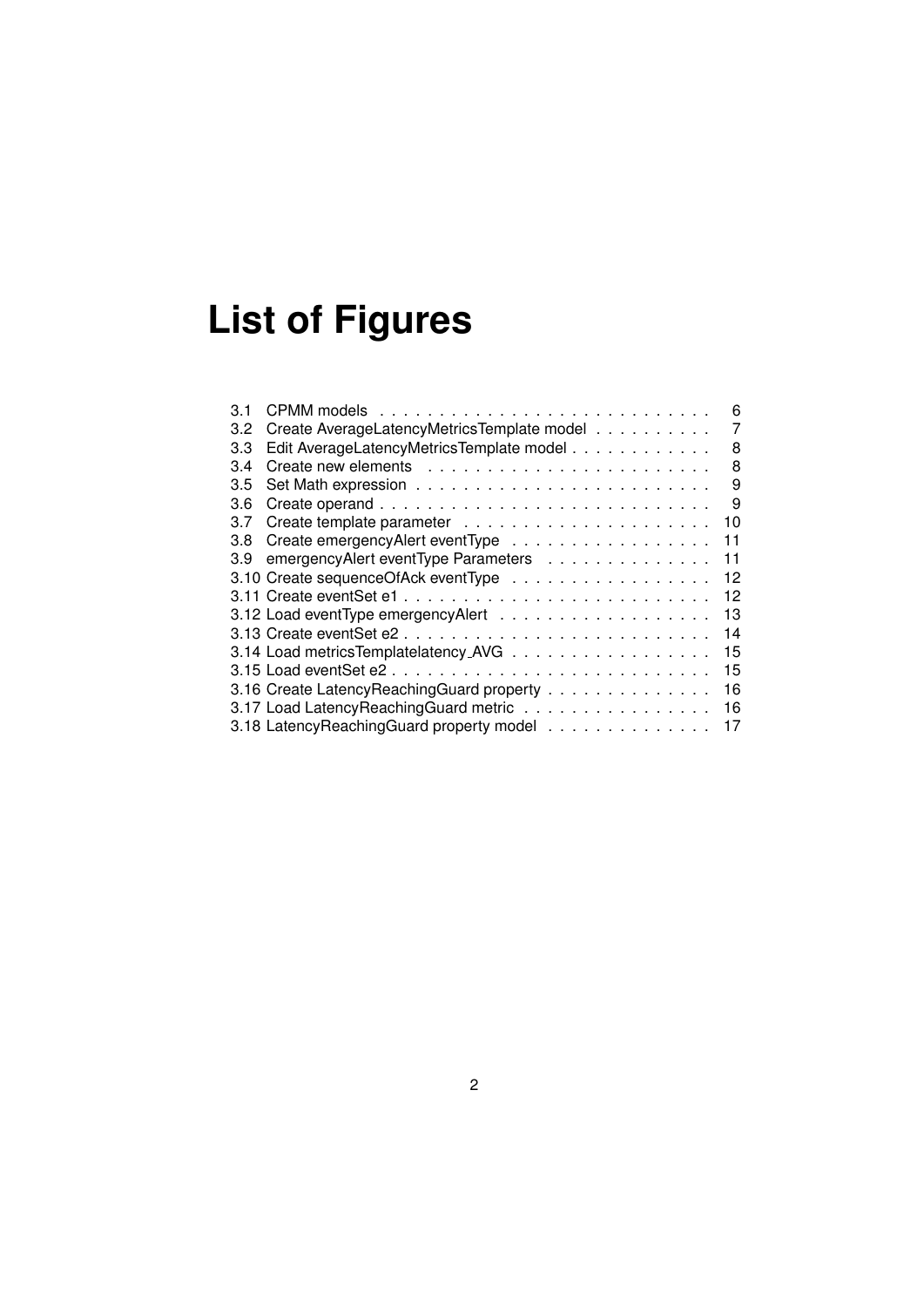### **Chapter 1**

## **Introduction**

The Connect Property Meta-Model (CPMM) is an eCore model developed into the Eclipse EMF framework [2] for specifying the Connect properties and metrics. It includes: EventType.ecore and EventSet.ecore modeling the event and the eventSet respectively, Metrics.ecore and MetricsTemplate.ecore for specifying the metrics and metricsTemplate concepts and the Property.ecore representing the Property meta-model.

The editor, obtained as an Eclipse Plugin, contains the information of the defined eCore models and allows to create new model instances of the Property, Metrics, MetricsTemplate, EventType and EventSet meta-models.

This tutorial provides a guide for installing and using the CPMM editor.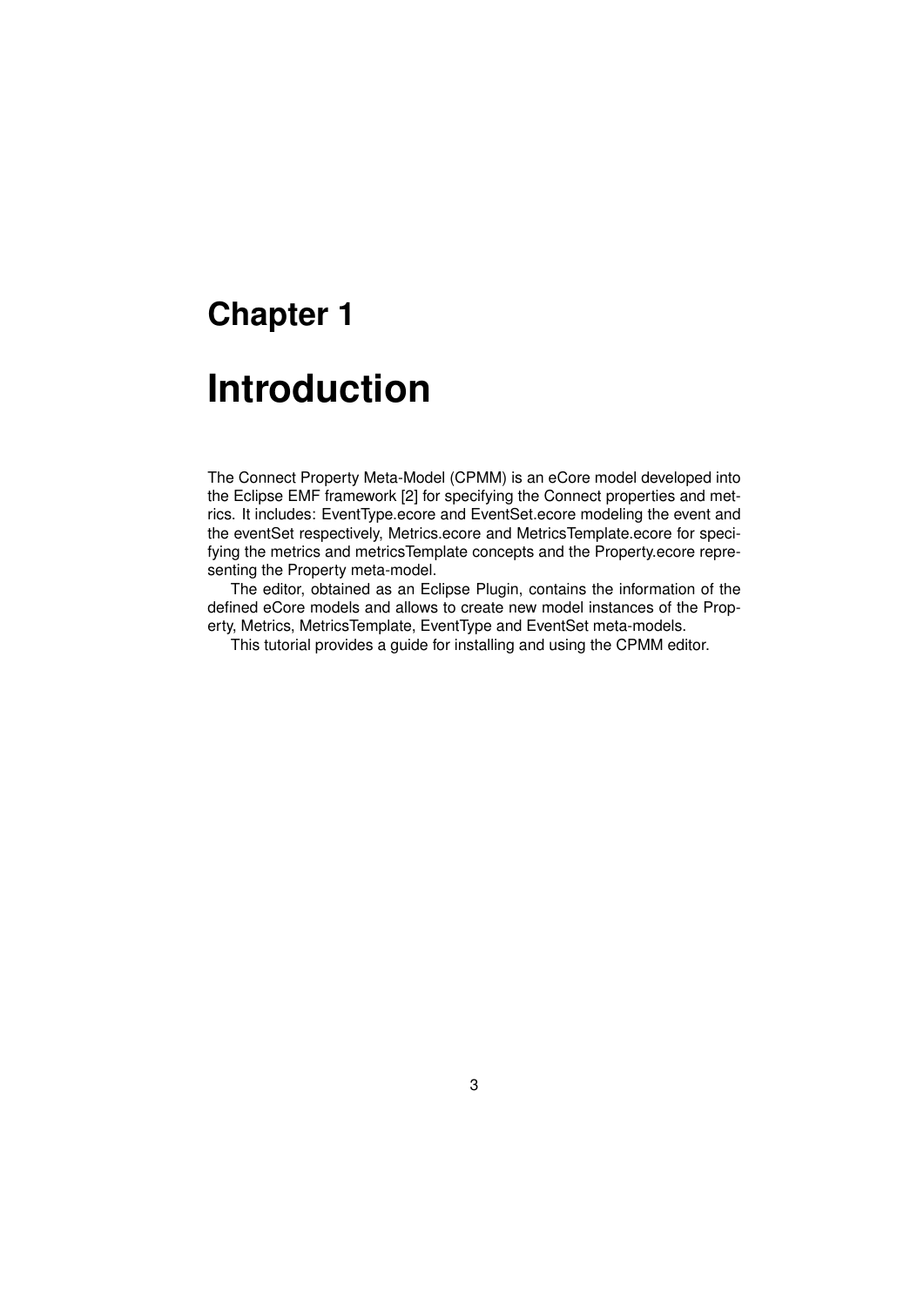### **Chapter 2**

## **Running CPMM editor**

Download the CPMM editor from http://labsewiki.isti.cnr.it/labse/ tools/cpmm/public/main, in the selected destination folder. Into your Eclipse workspace import the project (via File/New/Import/Existing Projects into Workspace), then select from your destination folder, the *connectpropertymetamodel* as the root directory.

The following Eclipse projects will be created: *it.cnr.isti.labse.connect.metrics*, *it.cnr.isti.labse.connect.metrics.edit*, *it.cnr.isti.labse.connect.metrics.editor*.

For running the CPMM Editor, select the *it.cnr.isti.labse.connect.metrics.editor* project and run the plugin. Selecting the *plugin.xml* file, right click on it and then press Launch as Eclipse application. This should start a new Eclipse runtime application.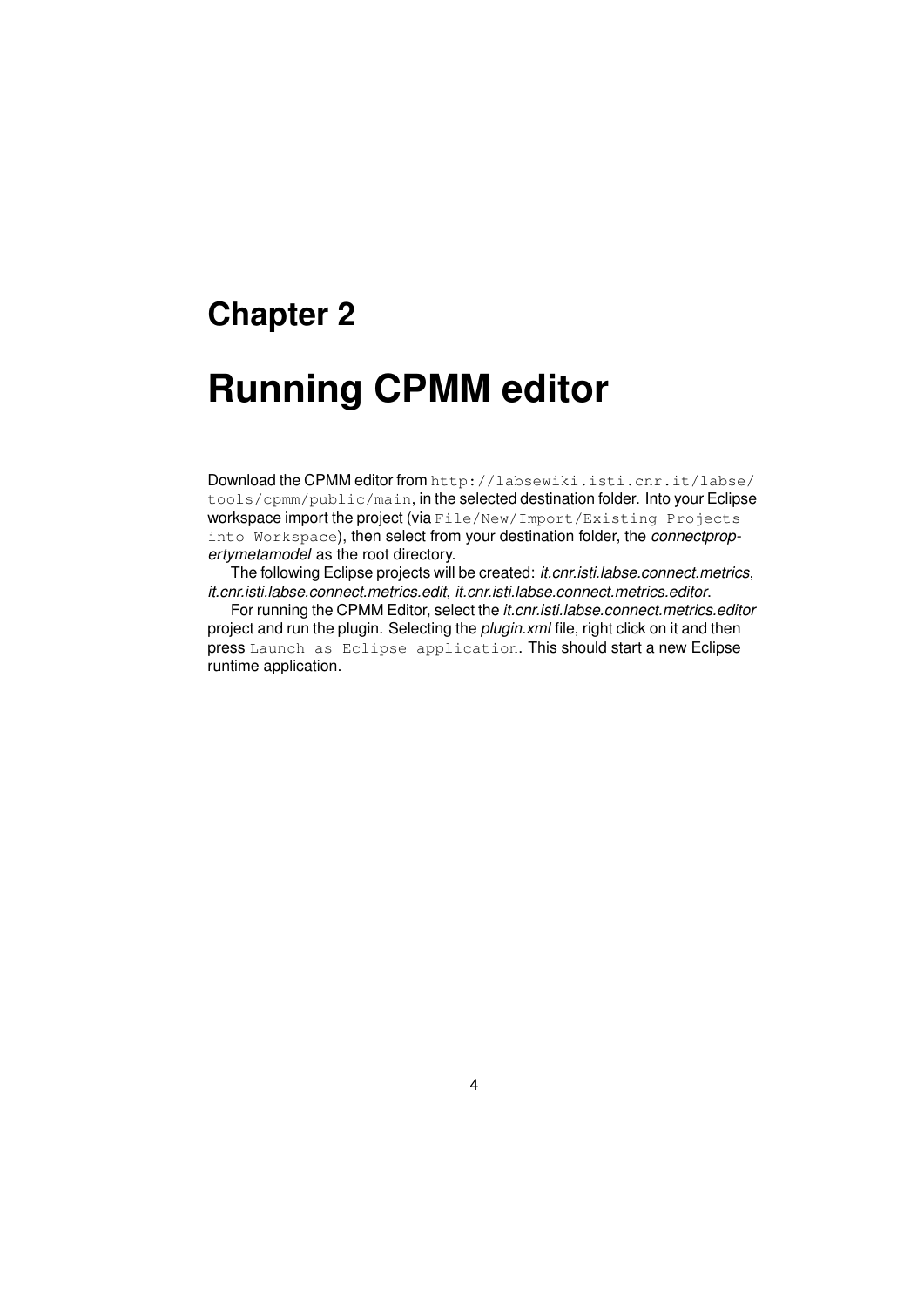### **Chapter 3**

### **Using CPMM Editor**

We will show in this chapter how to use the CPMM Editor.

As a complete example, we show how to generate the models for the latency property required in the system for the terrorist alert scenario. Specifically, the required latency property is: *average time needed by the CON-NECTEed system to reach k% guard devices must be at maximum equal to 10 seconds when in the system there are 10 alerts*. For "time needed by the Connected system to reach a set percentage of guard devices" we mean the average latency experienced in the system from the incoming EmergencyAlert message to the reception of a percentage of eAck coming back from the reached guards'devices. The models for the property, metric, metricsTemplate, eventSet and eventTypes associated to this latency property are presented in Deliverable 5.2 [1].

In the new Eclipse application obtained by running the Editor plugin (see Chapter 2), you can model: EventSet, EventType, Metrics, MetricsTemplate and Property (see Figure 3.1). We show in detail in the following sections how to model these elements.

#### **3.1 Create MetricsTemplate model**

We start by modeling the *AverageLatencyMetricsTemplate*.

Select File/New/MetricsTemplate Model and specify a file name for your model (see Figure 3.2).

You should now see an editor for your *AverageLatencyMetricsTemplate* model. To edit the model use the Properties View. You can set the dimension that for this metricTemplate will be *TIME*, a name and a description for this model (Figure 3.3).

Right click on *MetricsTemplate latency AVG* and pressing New Child create a new element (Figure 3.4).

Create a complex mathematical expression by selecting the *AVG* operator and then the *DIFFERENCE* operator that are in turn other Expressions (Figure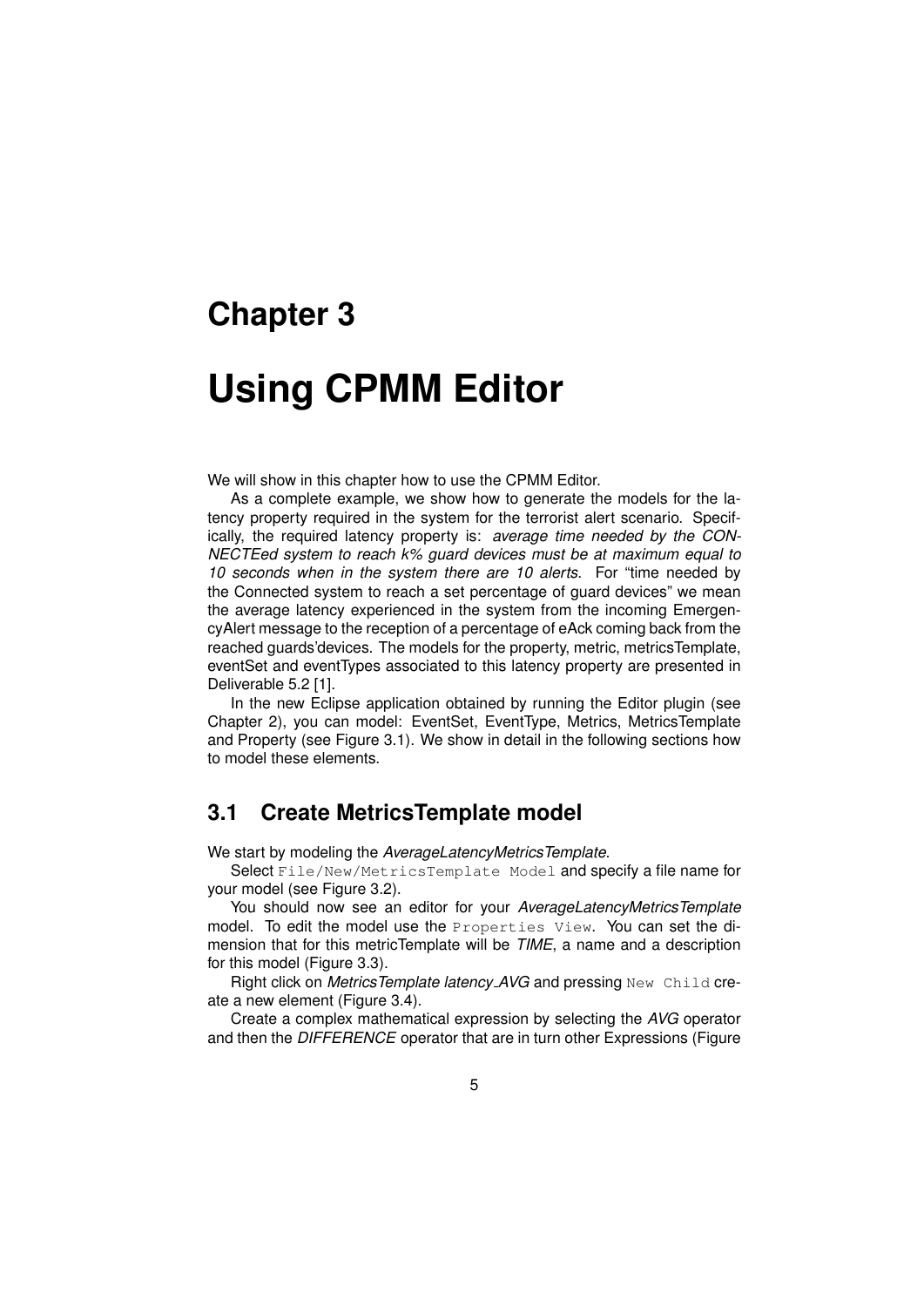

Figure 3.1: CPMM models

3.5).

Create the two operands of the mathematical expression as two event based expressions named x and y with operator *TIMESTAMP* (Figure 3.6).

Specify two TemplateParameters setting the *e1* and *e2* keys respectively. Link *e1* and *e2* to NamedExpression *y* and *x* respectively (Figure 3.7).

Note that, this template model is generic and can be used in different scenarios.

#### **3.2 Create EventType model**

You have to define two eventType needed for specifying the required latency property: the *emergencyAlert* and the *SeqOfAck*. Select File/New/EventType Model and specify a file name for your model.

The former eventType that you define is a simple eventType named *emergencyAlert* (Figure 3.8). You need to define a specification, that is a label identifying the type or class of the observable events and, one or more parameters and one or more constraints. As shown in Figure 3.9 for the emergencyAlert eventType you have to define the specification *emergencyAlert(IDe)* and one parameter named *IDe* representing the event identifier.

Then, you have to define the *SeqOfAck* eventType (see Figure 3.10). This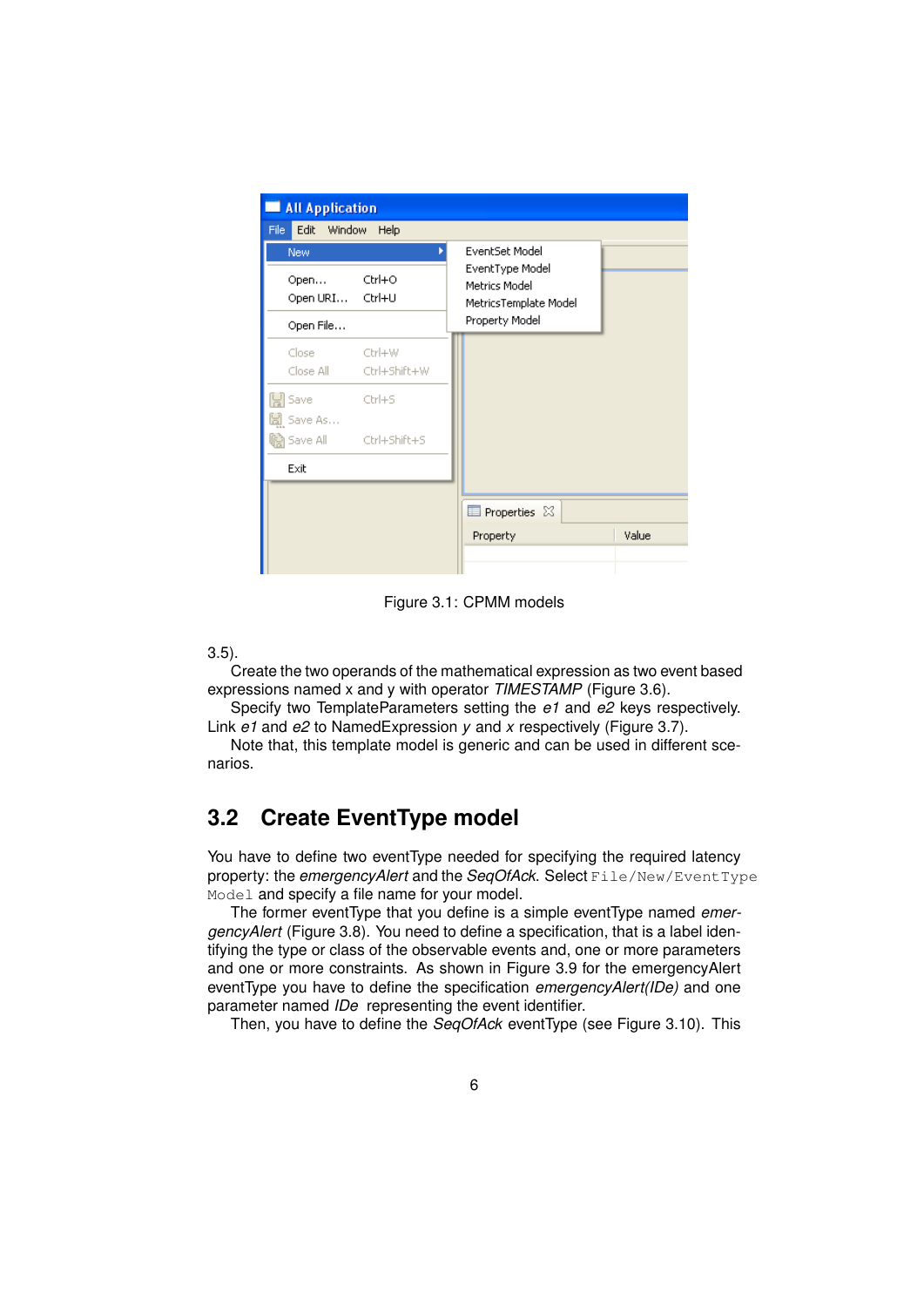| All Application                              |                                                         | $\Box$ o $\mathsf{K}$                                              |
|----------------------------------------------|---------------------------------------------------------|--------------------------------------------------------------------|
| File Edit Window Help                        |                                                         |                                                                    |
| New                                          | EventSet Model<br>EventType Model                       | - 8                                                                |
| Ctrl+O<br>Open                               | Metrics Model                                           |                                                                    |
| Open URI<br>Ctrl+U                           | MetricsTemplate Model<br>Property Model                 |                                                                    |
| Open File                                    |                                                         |                                                                    |
| Ctrl+W<br>Close<br>Close All<br>Ctrl+Shift+W |                                                         |                                                                    |
| 딜 Save<br>$Ctrl + S$                         |                                                         |                                                                    |
| 뎚 Save As                                    |                                                         |                                                                    |
| <b>偏</b> Save All<br>Ctrl+Shift+5            |                                                         |                                                                    |
| Exit                                         |                                                         |                                                                    |
|                                              | Properties &                                            | $\mathop{\triangleright} \; \mathop{=}\; \mathop{\boxdot}$<br>日常国内 |
|                                              | Property                                                | Value                                                              |
|                                              |                                                         |                                                                    |
|                                              |                                                         |                                                                    |
|                                              |                                                         |                                                                    |
|                                              |                                                         |                                                                    |
|                                              |                                                         |                                                                    |
|                                              |                                                         |                                                                    |
| New                                          |                                                         |                                                                    |
| MetricsTemplate Model                        | Specify a file name and select a model object to create |                                                                    |
| File                                         |                                                         |                                                                    |
|                                              | AverageLatencyMetricsTemplate.metricstemplate           | Browse                                                             |
| Model Object                                 |                                                         |                                                                    |
| Metrics Template                             |                                                         |                                                                    |
| XML Encoding                                 |                                                         |                                                                    |
| UTF-8                                        |                                                         |                                                                    |
|                                              |                                                         |                                                                    |
|                                              |                                                         |                                                                    |
|                                              |                                                         |                                                                    |
|                                              |                                                         |                                                                    |
|                                              |                                                         |                                                                    |
|                                              |                                                         |                                                                    |
|                                              |                                                         | Finish<br>Cancel                                                   |
|                                              |                                                         |                                                                    |

Figure 3.2: Create AverageLatencyMetricsTemplate model

latter eventType is a complex event type since it is defined as a sequence of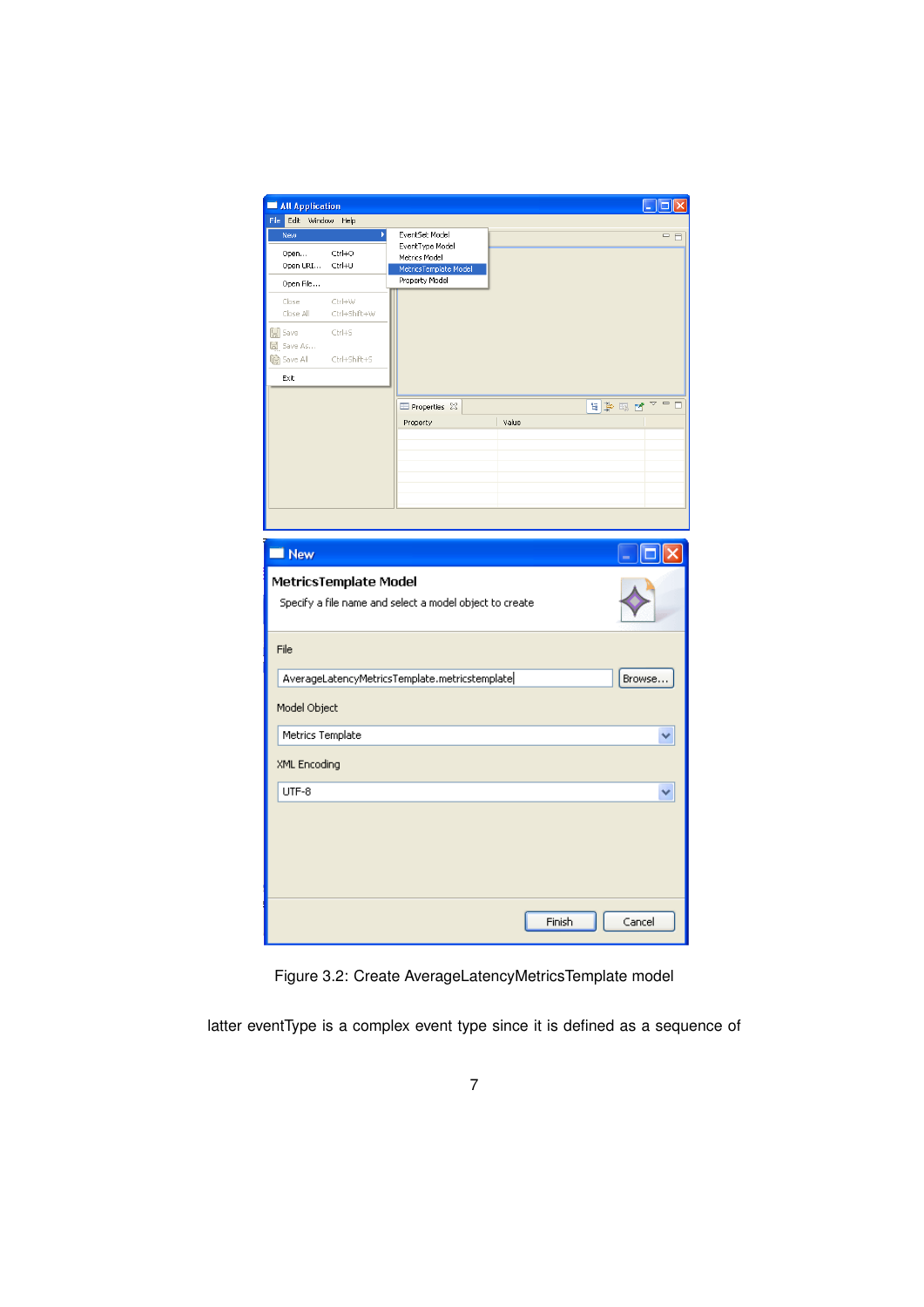| <b>All Application</b>                                     |                                                                                    |                              |  |  |  |  |
|------------------------------------------------------------|------------------------------------------------------------------------------------|------------------------------|--|--|--|--|
| Edit MetricsTemplate Editor Window Help<br>File            |                                                                                    |                              |  |  |  |  |
| *AverageLatency $\boxtimes \square$<br>R.                  | $E$ Outline $23$                                                                   | $=$ $F$                      |  |  |  |  |
| ħ<br>Resource Set                                          | Ξ<br>AverageLatencyMetricsTemplate.metricstemplate<br>Metrics Template latency AVG |                              |  |  |  |  |
| AverageLatencyMetricsTemp<br>Ξ<br>Metrics Template latency |                                                                                    |                              |  |  |  |  |
|                                                            | <b>Fille</b> Properties X                                                          | ■ 日本 国 国 マ コロ                |  |  |  |  |
|                                                            | Property                                                                           | Value                        |  |  |  |  |
|                                                            | Description                                                                        | average expected delay       |  |  |  |  |
|                                                            | <b>Dimension</b>                                                                   | <b>LE TIME</b>               |  |  |  |  |
|                                                            | Name                                                                               | <b>EE TIME</b><br>PERCENTAGE |  |  |  |  |
|                                                            |                                                                                    | REAL                         |  |  |  |  |
| $\left\langle \right\rangle$<br><b>TITT</b><br>×           |                                                                                    |                              |  |  |  |  |
| Selection Parent List Tree >>>>                            |                                                                                    |                              |  |  |  |  |
| The Dimension of the Metrics Template                      |                                                                                    |                              |  |  |  |  |

Figure 3.3: Edit AverageLatencyMetricsTemplate model

| File Edit MetricsTemplate Editor Window Help<br>*AverageLatencyMetricsTemplate.metricstemplate 22    | $=$<br><b>BE</b> Outline 23                                           |                                                                               |                                                                         | $=$ $\Box$                                                                                                                                                                                                                                                                                                                          |  |
|------------------------------------------------------------------------------------------------------|-----------------------------------------------------------------------|-------------------------------------------------------------------------------|-------------------------------------------------------------------------|-------------------------------------------------------------------------------------------------------------------------------------------------------------------------------------------------------------------------------------------------------------------------------------------------------------------------------------|--|
| Resource Set<br>Ξ<br>AverageLatencyMetricsTemplate.metricstemplate<br>← Metrics Template latency_AVG | в                                                                     | AverageLatencyMetricsTemplate.metricstemplate<br>Metrics Template latency_AVG |                                                                         | New Child<br>** Event Based Expression<br><sup>42</sup> Constant<br>Undo Delete<br>$Ctrl+Z$<br>** Variable<br><b>C</b> Redo<br>$ChH+V$<br>** Math Expression<br>of O.R<br>** Action Based Expression<br>Copy<br><sup>4</sup> 2 Quankitative Property<br>商 Paste<br><sup>42</sup> EString To Named Expression Object Map<br>X Delete |  |
|                                                                                                      | <b>Properties 23</b><br>Property.<br>Description<br>Dimension<br>Name |                                                                               | Validate<br>Control<br>Load Resource<br>Refresh<br>Show Properties View |                                                                                                                                                                                                                                                                                                                                     |  |
| Selection Parent List Tree Table Tree with Columns                                                   | $\leq$                                                                | $\overline{\mathbf{m}}$                                                       |                                                                         | $\rightarrow$                                                                                                                                                                                                                                                                                                                       |  |

Figure 3.4: Create new elements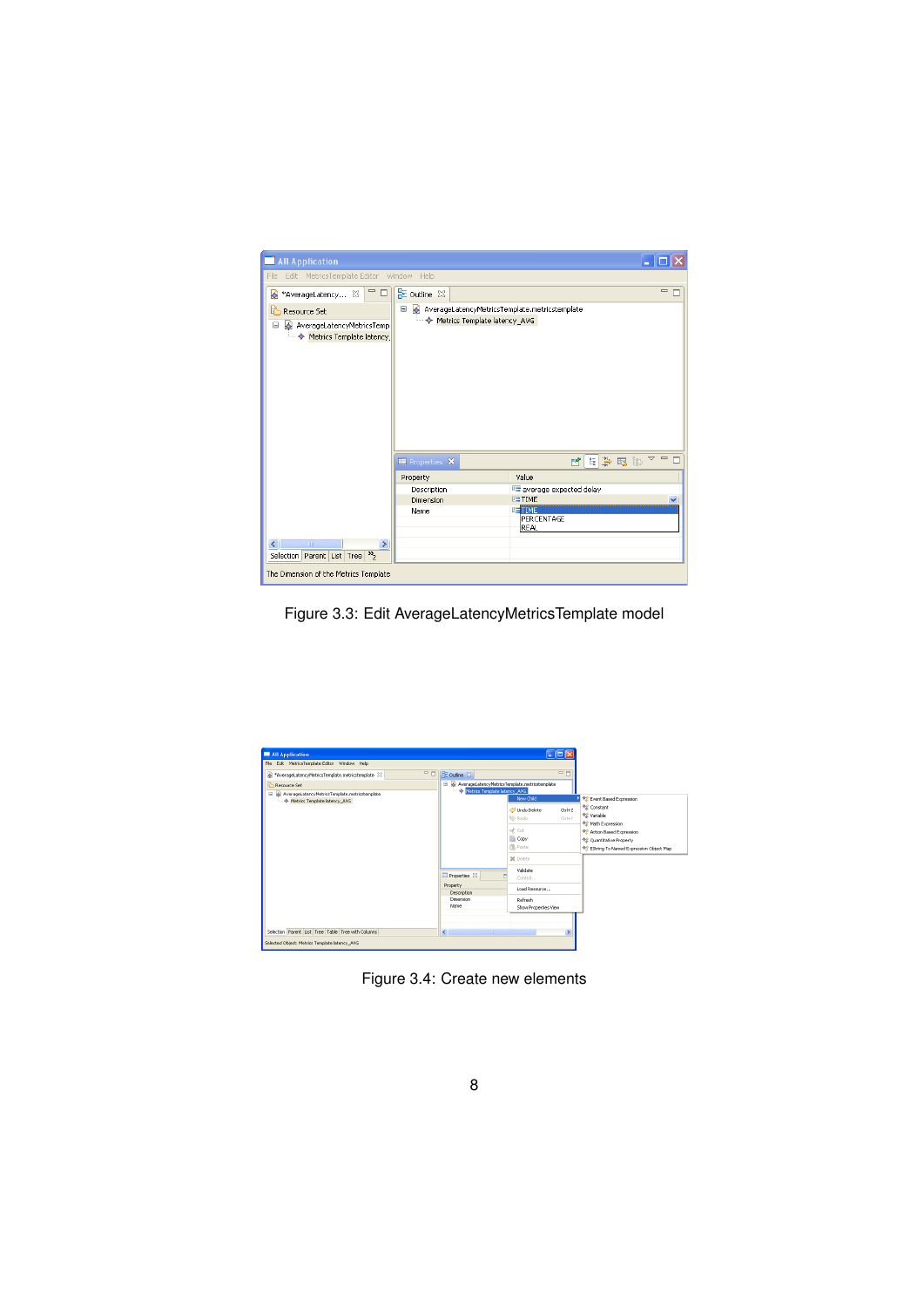| <b>All Application</b>                                                                                                      |                                                                 |  |
|-----------------------------------------------------------------------------------------------------------------------------|-----------------------------------------------------------------|--|
| Edit MetricsTemplate Editor Window Help<br>File                                                                             |                                                                 |  |
| □ 日<br>Đ<br>*AverageLatencyMetricsTemplate.metricstemplate 23                                                               | □ 日<br>$E$ Outline $23$                                         |  |
| ╔<br>Resource Set                                                                                                           | AverageLatencyMetricsTemplate.metricstemplate<br>$\blacksquare$ |  |
| AverageLatencyMetricsTemplate.metricstemplate<br>Ξ<br><b>E</b> . $\div$ Metrics Template latency_AVG<br>Math Expression AVG | E + Metrics Template latency_AVG<br>← Math Expression AVG       |  |
|                                                                                                                             | ■ 日中東陽 2000<br><b>E</b> Properties X                            |  |
|                                                                                                                             | Value<br>Property                                               |  |
|                                                                                                                             | <b>LE AVG</b><br>Operator<br>$\checkmark$<br><b>DIFFERENCE</b>  |  |
|                                                                                                                             | ×<br><b>AVG</b>                                                 |  |
|                                                                                                                             | IMIN<br><b>MAX</b>                                              |  |
|                                                                                                                             | v<br>PRODUCT                                                    |  |
| Selection Parent List Tree Table Tree with Columns                                                                          | $\,$<br>$\overline{\mathbf{C}}$<br>mm.                          |  |
| The Operator of the Math Expression                                                                                         |                                                                 |  |

Figure 3.5: Set Math expression

| Edit MetricsTemplate Editor Window Help<br>File                                                                                                                                                                                                       |                        |                                                                                                                                                                                              |  |
|-------------------------------------------------------------------------------------------------------------------------------------------------------------------------------------------------------------------------------------------------------|------------------------|----------------------------------------------------------------------------------------------------------------------------------------------------------------------------------------------|--|
| Đ<br>*AverageLatencyMetricsTemplate.metricstemplate 23                                                                                                                                                                                                | 一日<br>$E$ Outline $23$ | 一日                                                                                                                                                                                           |  |
| Resource Set<br>A AverageLatencyMetricsTemplate.metricstemplate<br>Ξ<br>E ++ Metrics Template latency_AVG<br><b>E</b> $\rightarrow$ Math Expression AVG<br><b>E- ← Math Expression DIFFERENCE</b><br>$\leftarrow \leftarrow$ Event Based Expression x | $\blacksquare$         | A AverageLatencyMetricsTemplate.metricstemplate<br>E + Metrics Template latency_AVG<br><b>E- ← Math Expression AVG</b><br><b>E- ← Math Expression DIFFERENCE</b><br>Event Based Expression x |  |
|                                                                                                                                                                                                                                                       |                        |                                                                                                                                                                                              |  |
|                                                                                                                                                                                                                                                       | Properties X           |                                                                                                                                                                                              |  |
|                                                                                                                                                                                                                                                       | Property               | d 日本国际▽□□<br>Value                                                                                                                                                                           |  |
|                                                                                                                                                                                                                                                       | Name                   | $\mathbb{I} \equiv \mathbb{Y}$                                                                                                                                                               |  |
|                                                                                                                                                                                                                                                       | Operator               | <b>LE TIMESTAMP</b><br>$\checkmark$<br><b>DURATION</b><br>CARDINALITY<br><b>TIMESTAMP</b>                                                                                                    |  |

Figure 3.6: Create operand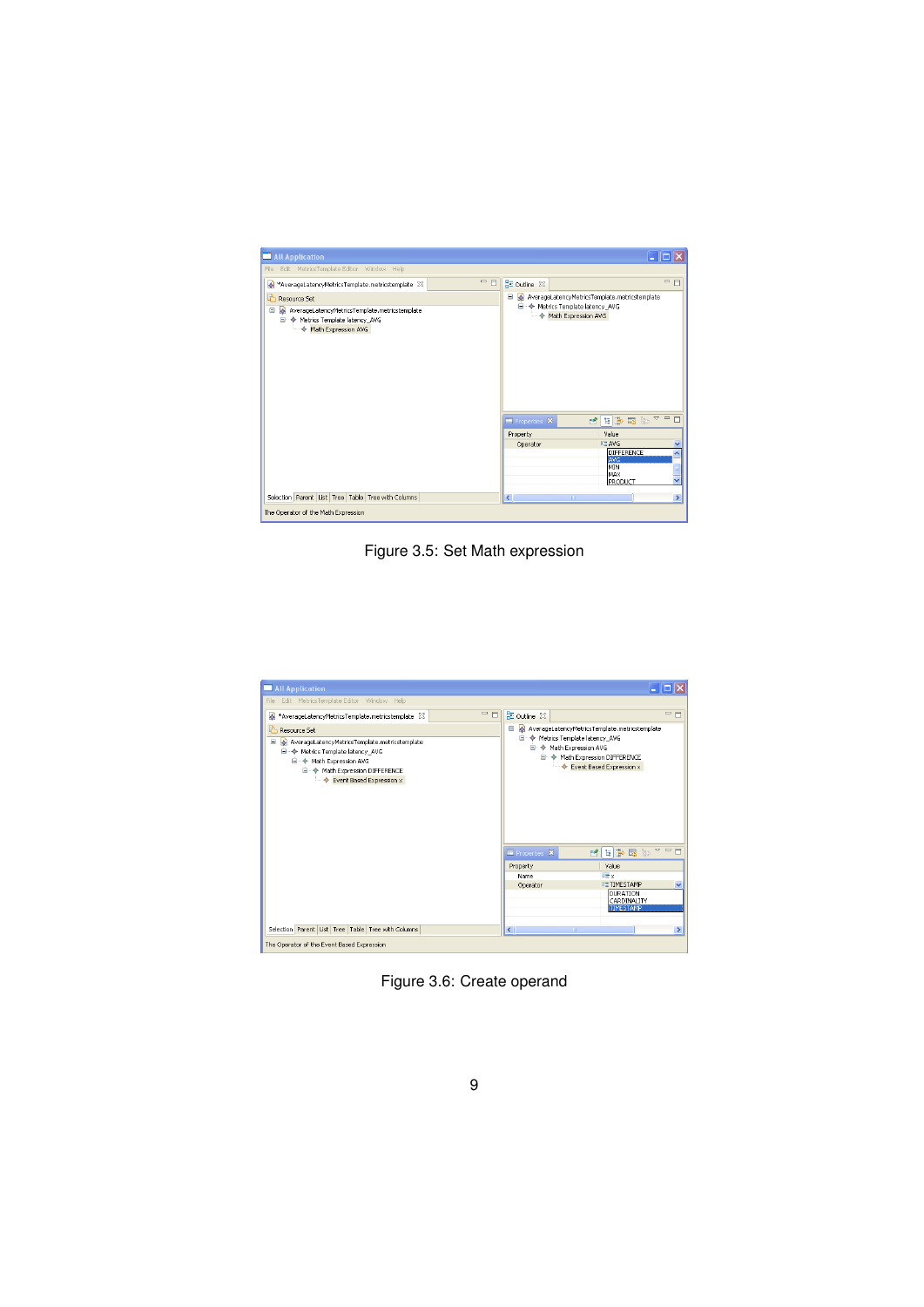

Figure 3.7: Create template parameter

*eAck* simple EventType. It has two parameters: the *emergencyAlert ID* (named *IDe*) that refers to an emergencyAlert simple eventType and the list of sender identifiers (named *IDgList*) representing the list of guard messages acknowledging an alert message reception. For specifying this complex event you define, by a label, a relation between the sequence of sender identifiers acknowledging an alert message, identified by *IDgList* and the emergencyAlert ID, named *IDe*, representing the *emergencyAlert* the sequence of *eAck* refers to.

#### **3.3 Create EventSet model**

You have to define two eventSet named *e1* and *e2* that refer to *emergencyAlert* and *sequenceOfAck* eventType presented in Section 3.2 respectively.

Select File/New/EventSet Model and specify a file name for your model.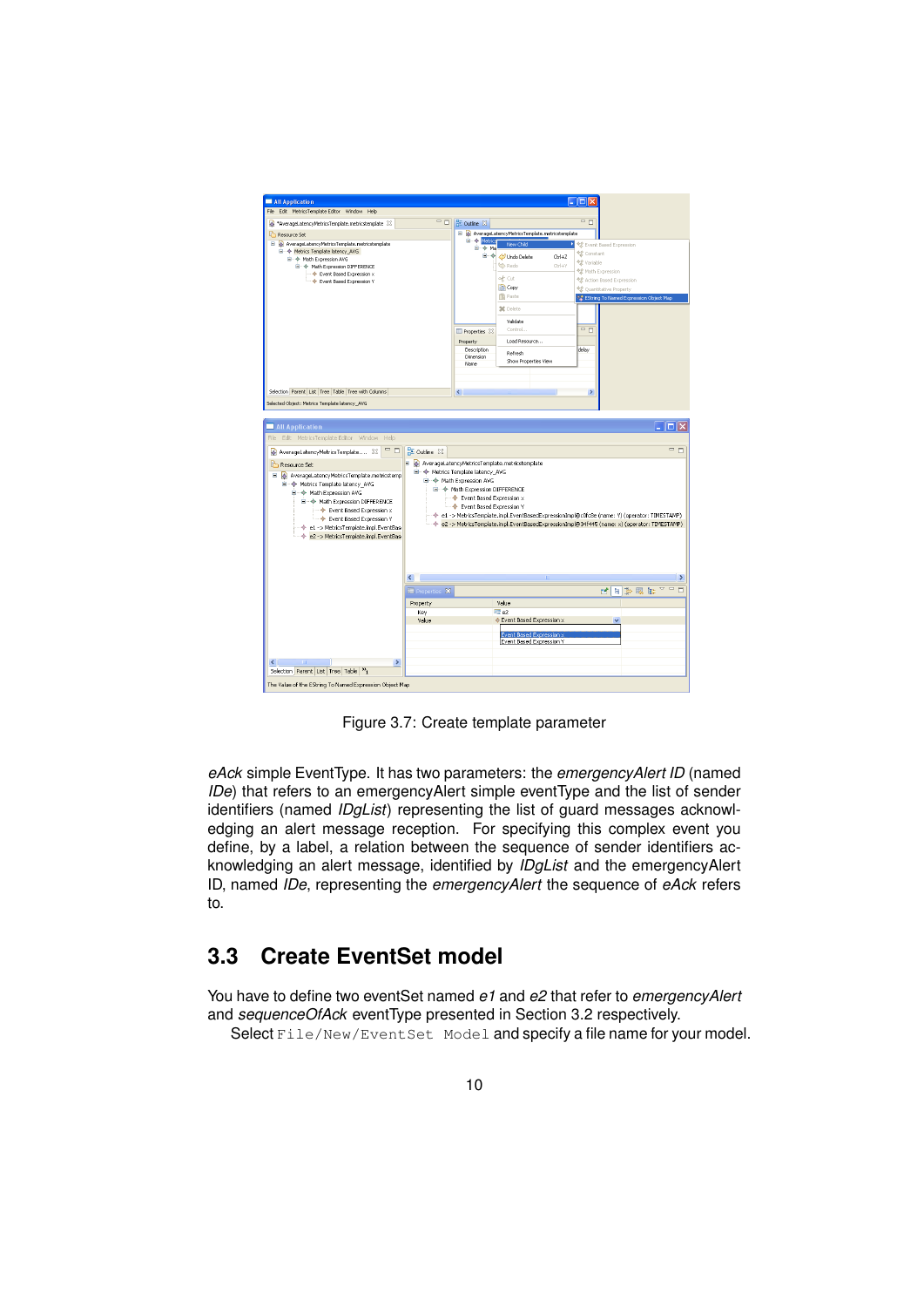| All Application                                    |                      |                                                      |                                           |
|----------------------------------------------------|----------------------|------------------------------------------------------|-------------------------------------------|
| File Edit EventType Editor Window Help             |                      |                                                      |                                           |
| $=$ $E$<br>*emergencyAlert.e 23                    | <b>RE</b> Outline 23 |                                                      | $=$ $F$                                   |
| Resource Set                                       | $\equiv$             | emergencyAlert.eventtype<br>Event Tung amazancunlavt |                                           |
| emergencyAlert.eventtype<br>Θ                      |                      | New Child                                            | Specification                             |
| Event Type emergency Alert                         |                      | Undo Delete<br>Ctrl+Z<br>Redo<br>$Ctrl+Y$            | <b>2</b> Parameter<br><b>☆ Constraint</b> |
|                                                    |                      | of Cut<br><b>Copy</b>                                |                                           |
|                                                    |                      | <b>高 Paste</b><br>X Delete                           |                                           |
|                                                    | Properties 23        | Validate                                             | 1 ∌ ⊠ 13 ▽ □ □                            |
|                                                    | Property             | Control                                              |                                           |
|                                                    | Description<br>Name  | Load Resource                                        |                                           |
|                                                    |                      | Refresh<br>Show Properties View                      |                                           |
| Selection Parent List Tree Table Tree with Columns |                      |                                                      |                                           |

Figure 3.8: Create emergencyAlert eventType

| All Application                                                                                                       |    |                                                                                                                                      |                                |  |  |
|-----------------------------------------------------------------------------------------------------------------------|----|--------------------------------------------------------------------------------------------------------------------------------------|--------------------------------|--|--|
| File Edit EventType Editor Window Help                                                                                |    |                                                                                                                                      |                                |  |  |
| *emergencyAlert.e 23                                                                                                  | 中日 | 距 outline ×                                                                                                                          | $=$ $F$                        |  |  |
| Resource Set<br>Ξ<br>emergencyAlert.eventtype<br>E + Event Type emergencyAlert<br>→ Specification emergencyAlert(IDe) |    | emergencyAlert.eventtype<br>Ξ<br><b>E</b> $\div$ Event Type emergencyAlert<br>← Specification emergencyAlert(IDe)<br>♦ Parameter IDe |                                |  |  |
|                                                                                                                       |    |                                                                                                                                      | Parameter IDe                  |  |  |
|                                                                                                                       |    | Properties &                                                                                                                         |                                |  |  |
|                                                                                                                       |    | Property                                                                                                                             | Value                          |  |  |
|                                                                                                                       |    | Description                                                                                                                          | E emergency alert ID           |  |  |
|                                                                                                                       |    | Name                                                                                                                                 | $\mathbb{I} \equiv \text{IDe}$ |  |  |
|                                                                                                                       |    |                                                                                                                                      |                                |  |  |

Figure 3.9: emergencyAlert eventType Parameters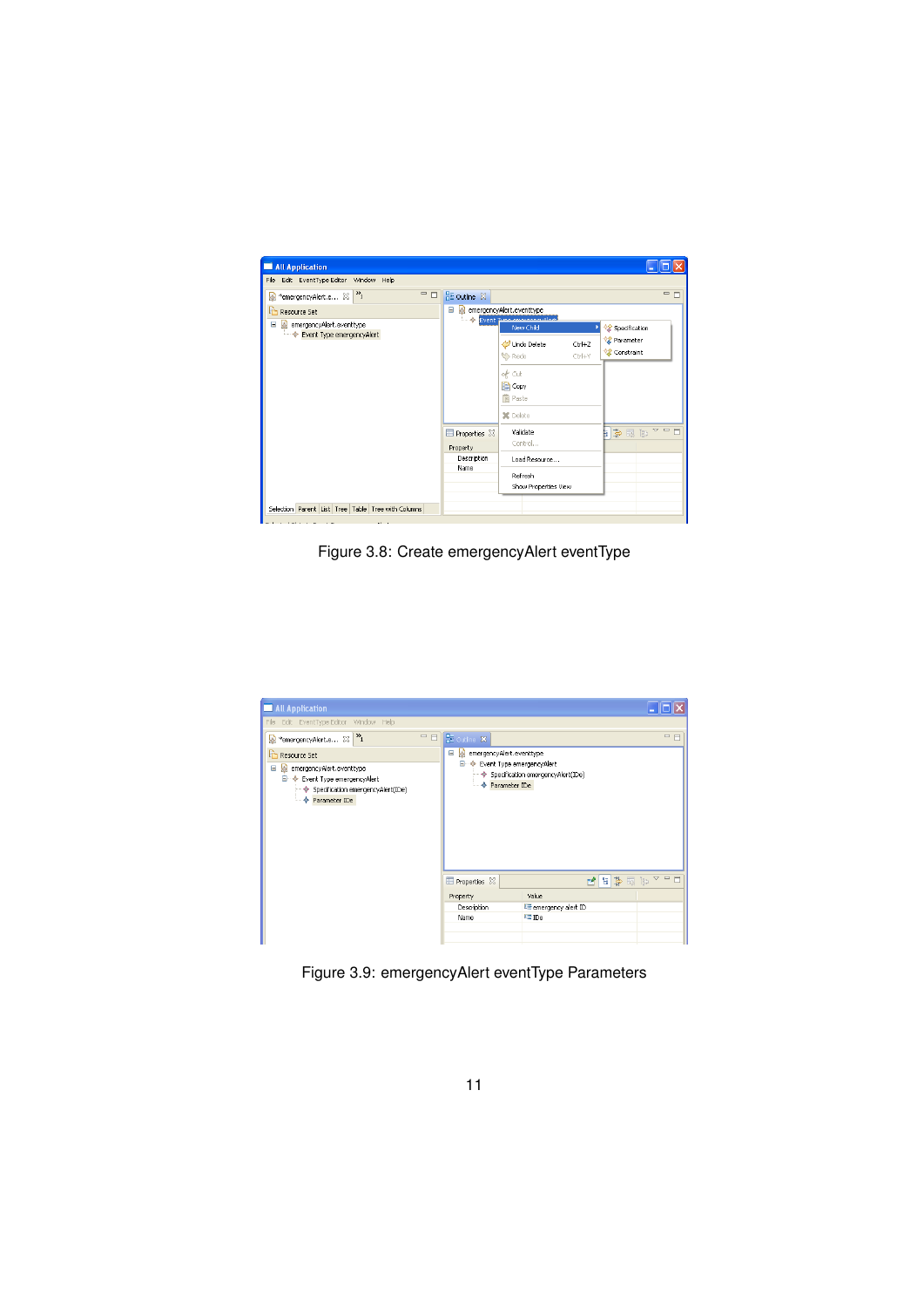| All Application                                                                                                                                                                                    |                                                                                                               |                                               |
|----------------------------------------------------------------------------------------------------------------------------------------------------------------------------------------------------|---------------------------------------------------------------------------------------------------------------|-----------------------------------------------|
| File Edit EventType Editor Window Help                                                                                                                                                             |                                                                                                               |                                               |
| - 8<br>*sequenceOfAck.ev 23                                                                                                                                                                        | RE Outline 23                                                                                                 | $=$ $F$                                       |
| Բ<br>Resource Set<br>sequenceOfAck.eventtype<br>Θ<br><b>E</b> $\div$ Event Type sequenceOfAck<br>Specification sequenceOf(eAck(IDqList,IDe))<br>$\rightarrow$ Parameter IDe<br>└ Parameter IDgList | Ξ<br>sequenceOfAck.eventtype<br>E + Event Type sequenceOfAck<br><b>+</b> Parameter IDe<br>← Parameter IDqList | ◆ Specification sequenceOf(eAck(IDgList,IDe)) |
|                                                                                                                                                                                                    | $\blacksquare$<br>Properties 23                                                                               | d日第國聯▽甲                                       |
|                                                                                                                                                                                                    | Property                                                                                                      | Value                                         |
|                                                                                                                                                                                                    | Specification                                                                                                 | sequenceOf(eAck(IDgList,IDe))                 |

Figure 3.10: Create sequenceOfAck eventType

| $\ .\ $ o $\ $ x<br>All Application                                       |                                                           |                                        |              |  |  |  |
|---------------------------------------------------------------------------|-----------------------------------------------------------|----------------------------------------|--------------|--|--|--|
| File Edit EventSet Editor Window Help<br>$=$ $F$                          |                                                           |                                        |              |  |  |  |
| $=$<br>*e1.eventset 23 34<br>$\frac{B}{B}$ Outline $\boxtimes$            |                                                           |                                        |              |  |  |  |
| Resource Set<br>File:/D:/latencyProperty/e1.eventset<br>Ξ<br>Event Set e1 | file:/D:/latencyProperty/e1.eventset<br>Θ<br>Event Set e1 |                                        |              |  |  |  |
|                                                                           | <b>III</b> Properties X                                   | ME DR DP D                             |              |  |  |  |
|                                                                           | Property                                                  | Value                                  |              |  |  |  |
|                                                                           | Description<br>Name                                       | definition of event set e1<br>$E = e1$ |              |  |  |  |
|                                                                           | Type                                                      |                                        | $\checkmark$ |  |  |  |
|                                                                           |                                                           |                                        |              |  |  |  |
| $\rightarrow$<br>$\left  \mathbf{c} \right $<br><b>IIII</b>               |                                                           |                                        |              |  |  |  |

Figure 3.11: Create eventSet e1

For defining the Event set *e1* you need to specify a name, a description and an eventType. Initially the eventType field is empty (see Figure 3.11). You need to load the eventTypes previously defined by right clicking on the eventSet element and then press Load Resource. The selected eventType, that in this case is the *emergencyAlert*, will be loaded into the eventSet model (Figure 3.12).

Figure 3.13 shows the *e2* eventSet that refers to *SeqOfAck* eventType. As the *e1* eventSet it has a description, a name and a type. The type of *e2* EventSet is *SeqOfAck* EventType. Moreover, the *e2* eventSet model defines an additional condition specified by the property of the definition element. This condition specifies that *e2* eventSet includes the occurrences of *SeqOfAck* containing at least k *eAck* occurrences referring to the same emergencyAlert message.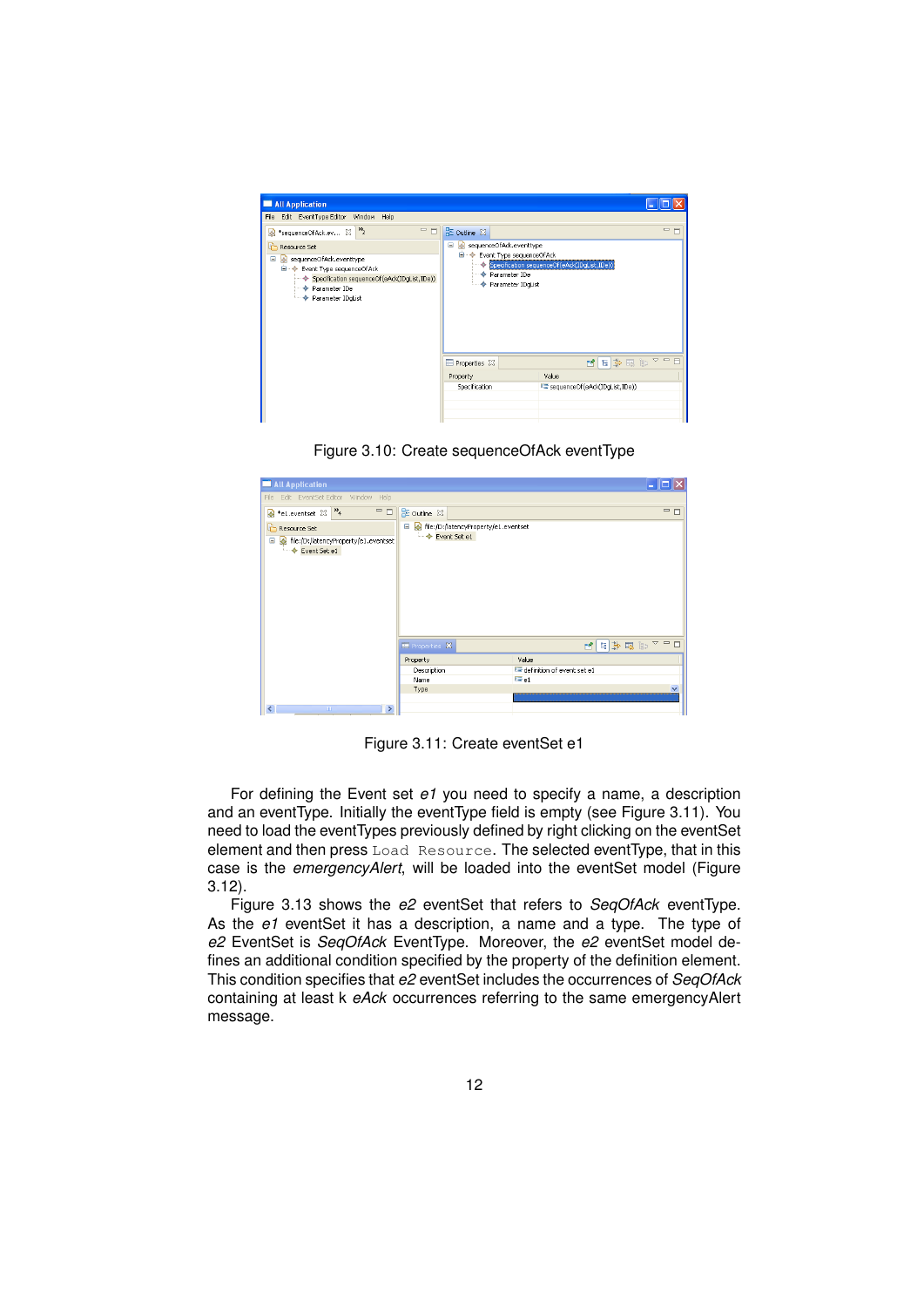

Figure 3.12: Load eventType emergencyAlert

#### **3.4 Create Metrics model**

After defining the l*atency AVMetricsTemplate* and the *e1* and *e2* eventSet, you can define the *LatencyReachingGuard* metric.

Select File/New/Metrics Model and specify a file name for your model. In this model you have to define a description, a name and the template that the metric actualizes.

For defining the *LatencyReachingGuard* metric you need to specify a name, a description and a metricsTemplate that the metric actualizes. Initially the template field is empty. You need to load the *latency AVG MetricsTemplate* defined as in Section 3.1, by right clicking on the *latencyReachingGuard* metric and then pressing Load Resource. The selected *latency AVG MetricsTemplate* will be loaded into the *LatencyReachingGuard* metric model (Figure 3.14).

For actualizing the l*atency AVG MetricsTemplate* you need to specify two event based metric parameters that link the generic template parameters to the eventSet *e1* and *e2* (defined as in Section 3.3). An event based metric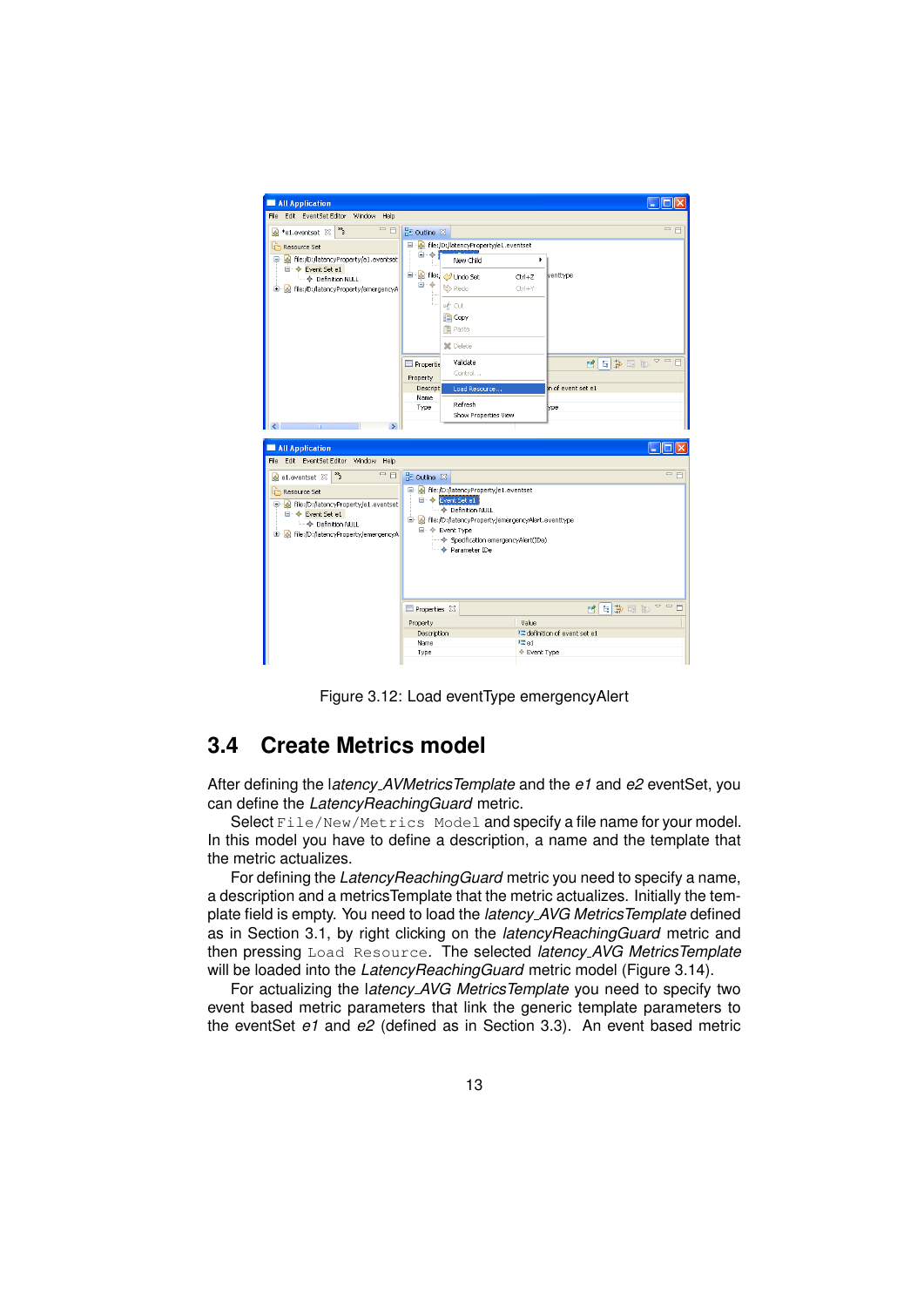

Figure 3.13: Create eventSet e2

parameter has a name and an eventSet that can be loaded into the metric model (Figure 3.15 shows how to load the *e2* eventSet). Then, you have to define a metric constraint specifying that the two event sets *e1* and *e2* must be related to each other and they refer to the same *emergencyAlert*.

#### **3.5 Create Property model**

Finally, you can model the required latency property. Select File/New/Property Model and specify a file name for your model. As model object select quantitative property (Figure 3.16) since the property can be associated to a metric. In particular, the associated metric is the *LatencyReachingGuard* metric, defined as in Section 3.4, that you can load as in Figure 3.17.

You have to specify for this property a name and a description. Moreover, the editor allows you to select: the nature of the property that in this case will be PRESCRIPTIVE, an operator that will be LESS EQUAL and a *propertyClass* that will be PERFORMANCE. Then, you have to specify a value and a unit for the property and finally the workload. The final model for the *ReachingGuard* Property is shown in Figure 3.18.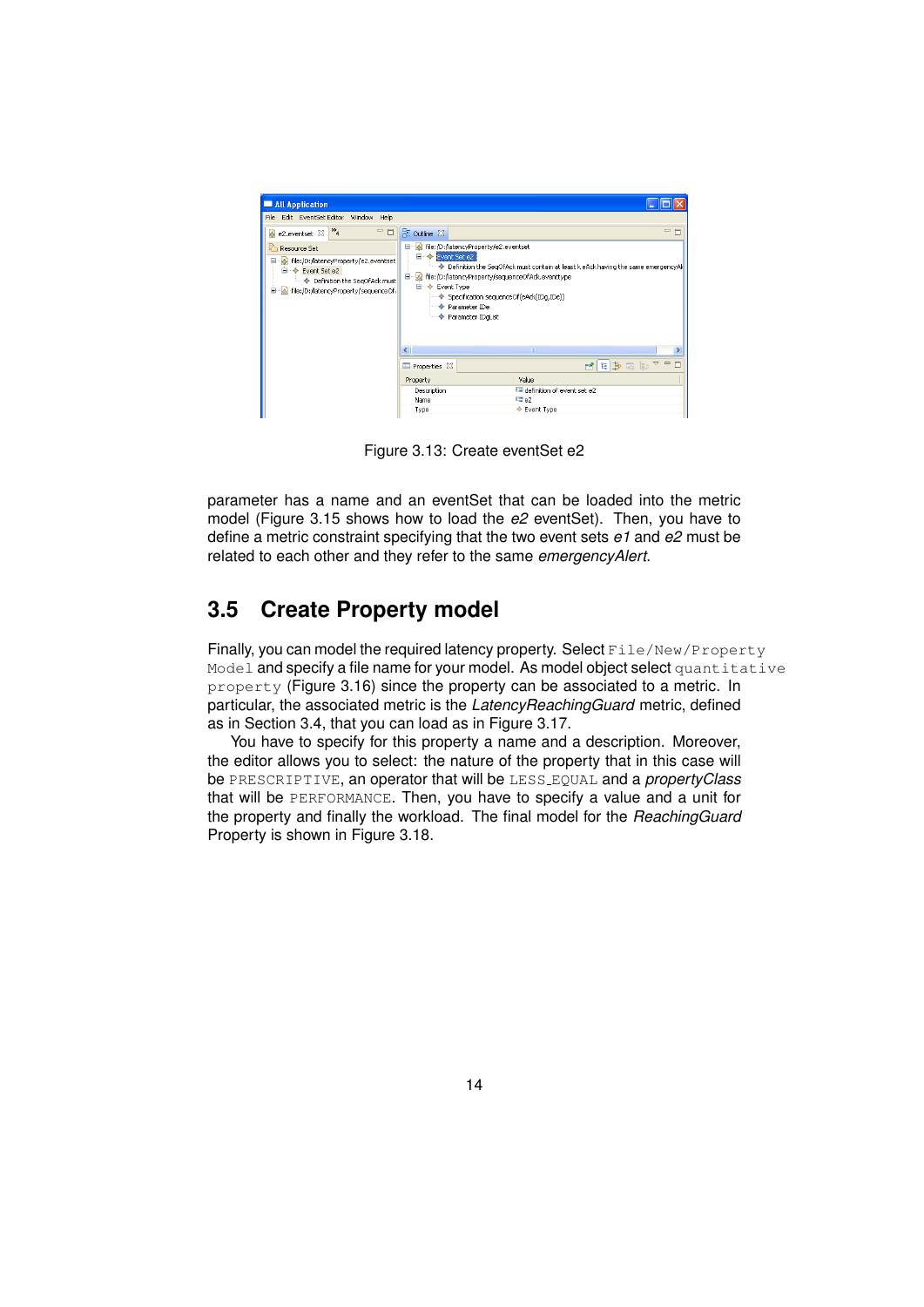

Figure 3.14: Load metricsTemplatelatency AVG

| All Application                                                                                                                                                                                                                                                                                                                                                                                                             |                                                                                                                                                                                                                                                                                                                                                                                                                                        |                                                                        |  |  |  |  |  |
|-----------------------------------------------------------------------------------------------------------------------------------------------------------------------------------------------------------------------------------------------------------------------------------------------------------------------------------------------------------------------------------------------------------------------------|----------------------------------------------------------------------------------------------------------------------------------------------------------------------------------------------------------------------------------------------------------------------------------------------------------------------------------------------------------------------------------------------------------------------------------------|------------------------------------------------------------------------|--|--|--|--|--|
| Edit Metrics Editor Window Help<br>File                                                                                                                                                                                                                                                                                                                                                                                     |                                                                                                                                                                                                                                                                                                                                                                                                                                        |                                                                        |  |  |  |  |  |
| $= 5$<br>$v_{\rm s}$<br>*latencyReachingG 23<br>Q                                                                                                                                                                                                                                                                                                                                                                           | $rac{m}{n^2}$ Outline $23$                                                                                                                                                                                                                                                                                                                                                                                                             | $\qquad \qquad \Box$                                                   |  |  |  |  |  |
| թ<br>Resource Set<br>File:/D:/latencyProperty/latencyReac<br>e<br>E - ◆ Metrics latencyReachingGuard<br>Event Based Metrics Paramet<br>Event Based Metrics Paramet<br>← Constraint e1.IDe=e2.IDe<br>file:/D:/latencyProperty/AverageLate<br>Œ<br>file:/D:/latencyProperty/e1.eventset<br>÷<br>File:/D:/latencyProperty/emergencyA<br>Ŧ<br>file:/D:/latencyProperty/e2.eventset<br>Œ<br>file:/D:/latencyProperty/sequenceOf. | file:/D:/latencyProperty/latencyReachingGuard.metrics<br><b>E</b> $\rightarrow$ Metrics latencyReachingGuard<br>Event Based Metrics Parameter e1<br>Event Based Metrics Parameter e2<br>← Constraint e1.IDe=e2.IDe<br>œ.<br>file:/D:/latencyProperty/e1.eventset<br>÷<br>÷<br>file:/D:/latencyProperty/emergencyAlert.eventtype<br>由<br>file:/D:/latencyProperty/e2.eventset<br>Ėŀ<br>File:/D:/latencyProperty/sequenceOfAck.eventtype | file:/D:/latencyProperty/AverageLatencyMetricsTemplate.metricstemplate |  |  |  |  |  |
|                                                                                                                                                                                                                                                                                                                                                                                                                             | <b>E</b> Properties X                                                                                                                                                                                                                                                                                                                                                                                                                  | ■ 日本國 国 マロロ                                                            |  |  |  |  |  |
|                                                                                                                                                                                                                                                                                                                                                                                                                             | Property                                                                                                                                                                                                                                                                                                                                                                                                                               | Value                                                                  |  |  |  |  |  |
|                                                                                                                                                                                                                                                                                                                                                                                                                             | <b>Event Set</b>                                                                                                                                                                                                                                                                                                                                                                                                                       | Event Set e2<br>$\checkmark$                                           |  |  |  |  |  |
|                                                                                                                                                                                                                                                                                                                                                                                                                             | Name                                                                                                                                                                                                                                                                                                                                                                                                                                   | Event Set e1                                                           |  |  |  |  |  |
|                                                                                                                                                                                                                                                                                                                                                                                                                             |                                                                                                                                                                                                                                                                                                                                                                                                                                        | Event Set e2                                                           |  |  |  |  |  |

Figure 3.15: Load eventSet e2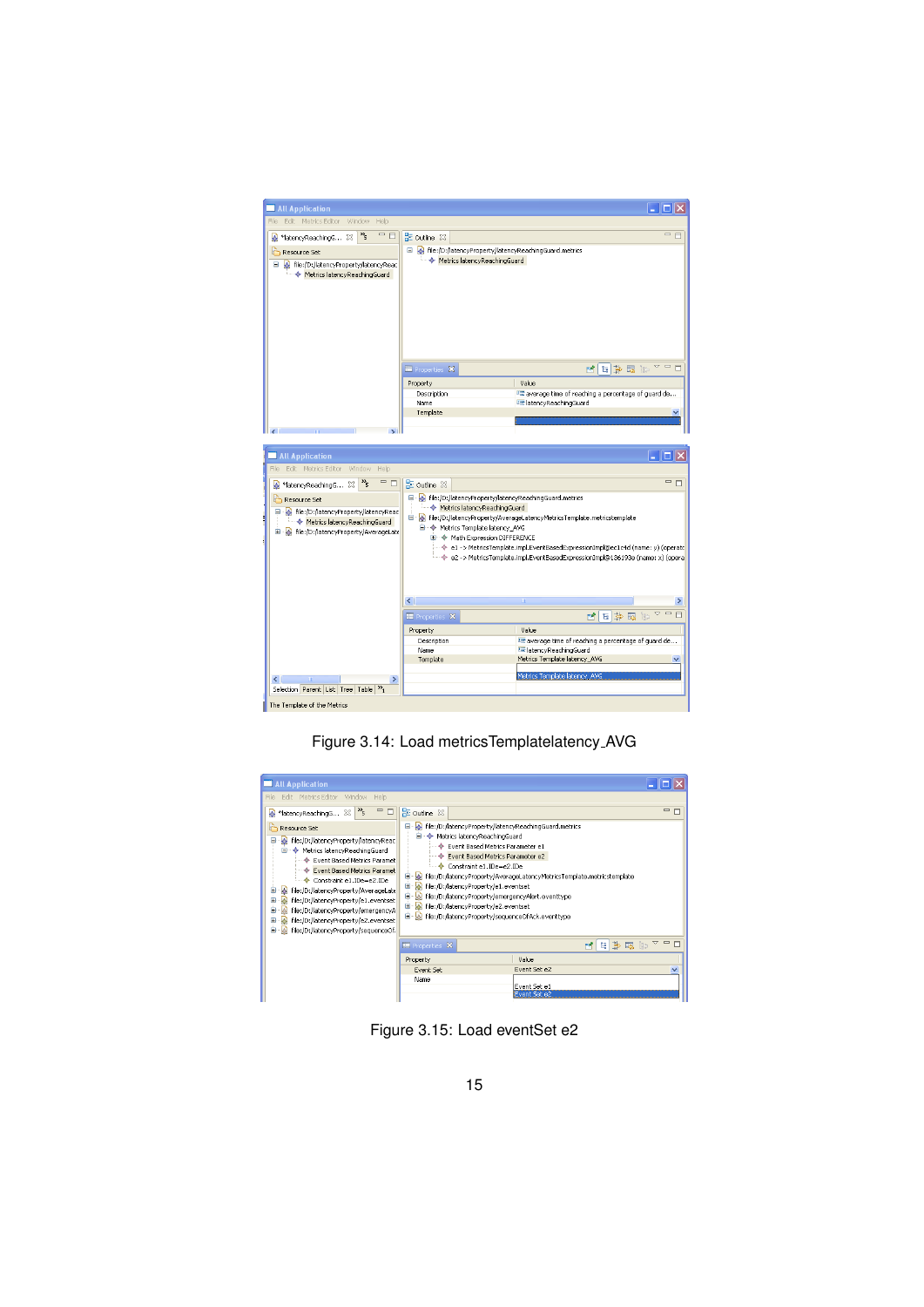| I New                                                                            |        |
|----------------------------------------------------------------------------------|--------|
| <b>Property Model</b><br>Specify a file name and select a model object to create |        |
| File                                                                             |        |
| D:\latencyProperty\latencyReachingGuard.property                                 | Browse |
| Model Object                                                                     |        |
| Quantitative Property                                                            | v      |
| XML Encoding                                                                     |        |
| UTF-8                                                                            | v      |
|                                                                                  |        |
|                                                                                  |        |
|                                                                                  |        |
| Finish                                                                           | Cancel |

Figure 3.16: Create LatencyReachingGuard property

| Apri                            |                                                                                                                                                                                                                     |         |
|---------------------------------|---------------------------------------------------------------------------------------------------------------------------------------------------------------------------------------------------------------------|---------|
| Cerca in:                       | $0$ $0$ $0$ $\rightarrow$ $\mathbb{R}$<br>latencyProperty<br>v                                                                                                                                                      |         |
| Documenti<br>recenti<br>Desktop | AverageLatencyMetricsTemplate.metricstemplate<br>in.<br>e1.eventset<br>lo2.eventset<br>emergencyAlert.eventtype<br>allatencyReachingGuard.metrics<br>did latency Reaching Guard.property<br>sequenceOfAck.eventtype |         |
| Documenti                       |                                                                                                                                                                                                                     |         |
|                                 | Nome file:<br>latencyReachingGuard.metrics                                                                                                                                                                          | Apri    |
| Risorse del<br>computer         | Tipo file:<br>$\times$ $\times$<br>×                                                                                                                                                                                | Annulla |

Figure 3.17: Load LatencyReachingGuard metric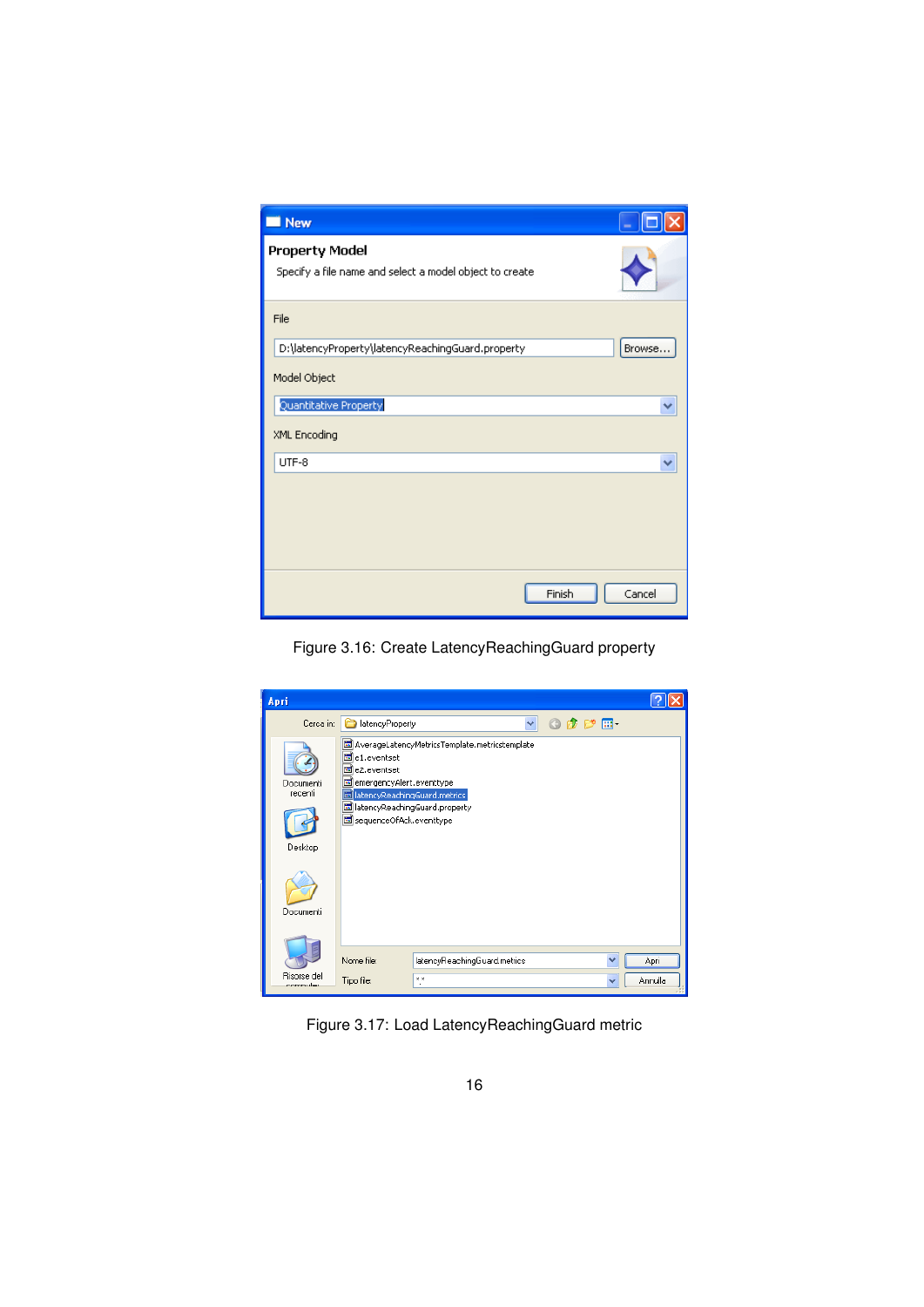

Figure 3.18: LatencyReachingGuard property model